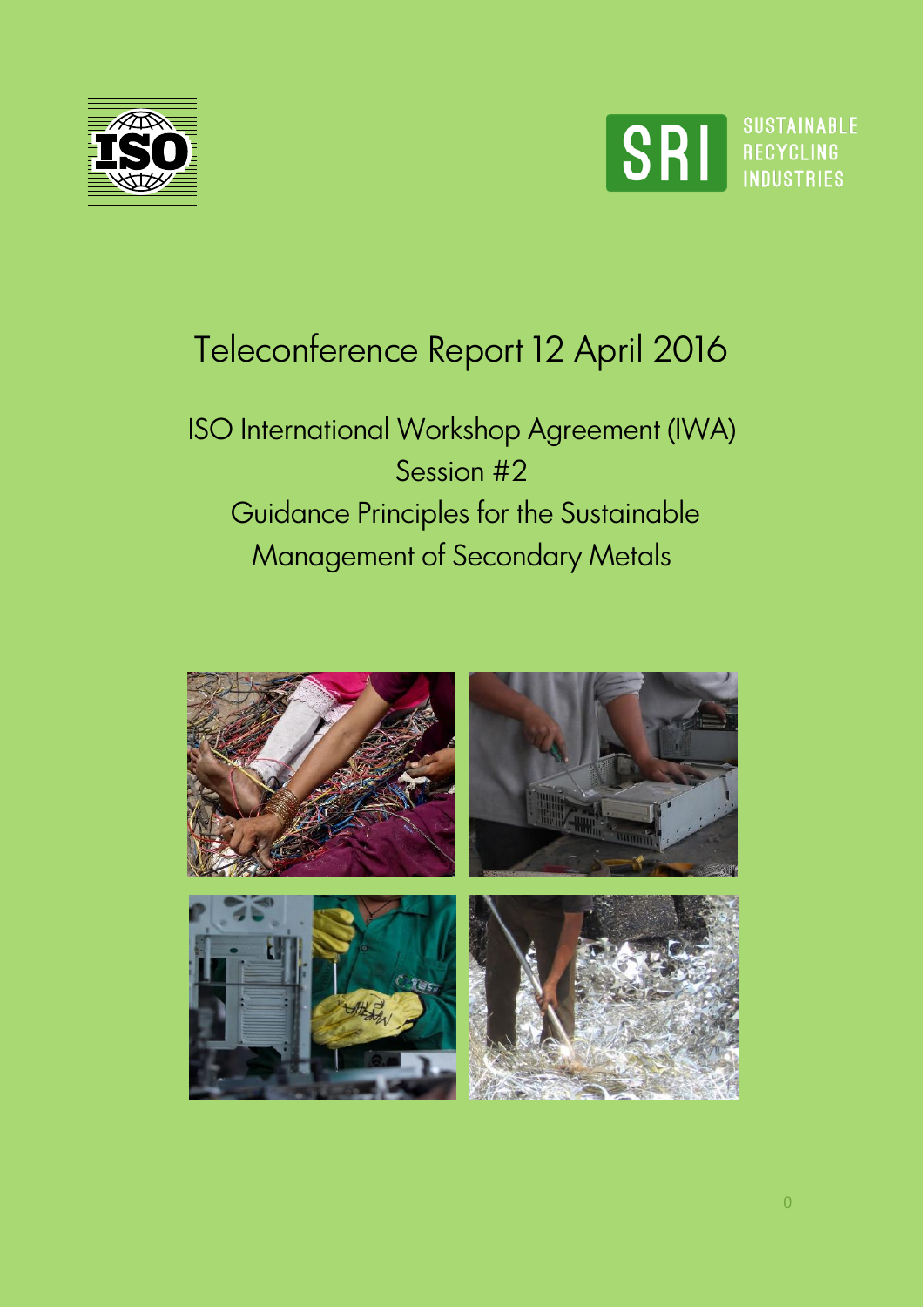#### **Contact information**  Sustainable Recycling Industries (SRI) c/o World Resources Forum Secretariat Lerchenfeldstr. 5, 9014 St.Gallen, Switzerland [info@sustainable-recycling.org](mailto:info@sustainable-recycling.org)

## **Acknowledgements**

This document was drafted by the SRI Roundtable secretariat with the support of the consultants E4tech and CAREY Research & Consulting (CRC).

The Roundtable on Sustainable Recycling Industries (SRI Roundtable) addresses sustainability criteria in secondary resources management in developing countries. The SRI Roundtable is convening an International Workshop Agreement (IWA) to consult with key and affected stakeholders the development of Guidance Principles for secondary metals. This activity is directed by the Swiss Association for Standardization (SNV) on behalf of the International Standards Organization (ISO) and supervised by the Secretariat of the SRI Roundtable which is hosted by the World Resources Forum (WRF). The IWA process consists of four ISO IWA Workshop sessions and several needs of stakeholder's contributions. The ISO IWA Workshop Session #2 was organized by the WRF and the SNV on 12 April 2016 via teleconference.

The SRI Roundtable is an initiative of the Sustainable Recycling Industries (SRI) programme, which has built on the success of implementing e-waste recycling systems with various developing countries for more than ten years. This programme is funded by the Swiss State Secretariat of Economic Affairs (SECO) and is implemented by the Institute for Materials Science & Technology (Empa), the WRF and ecoinvent.

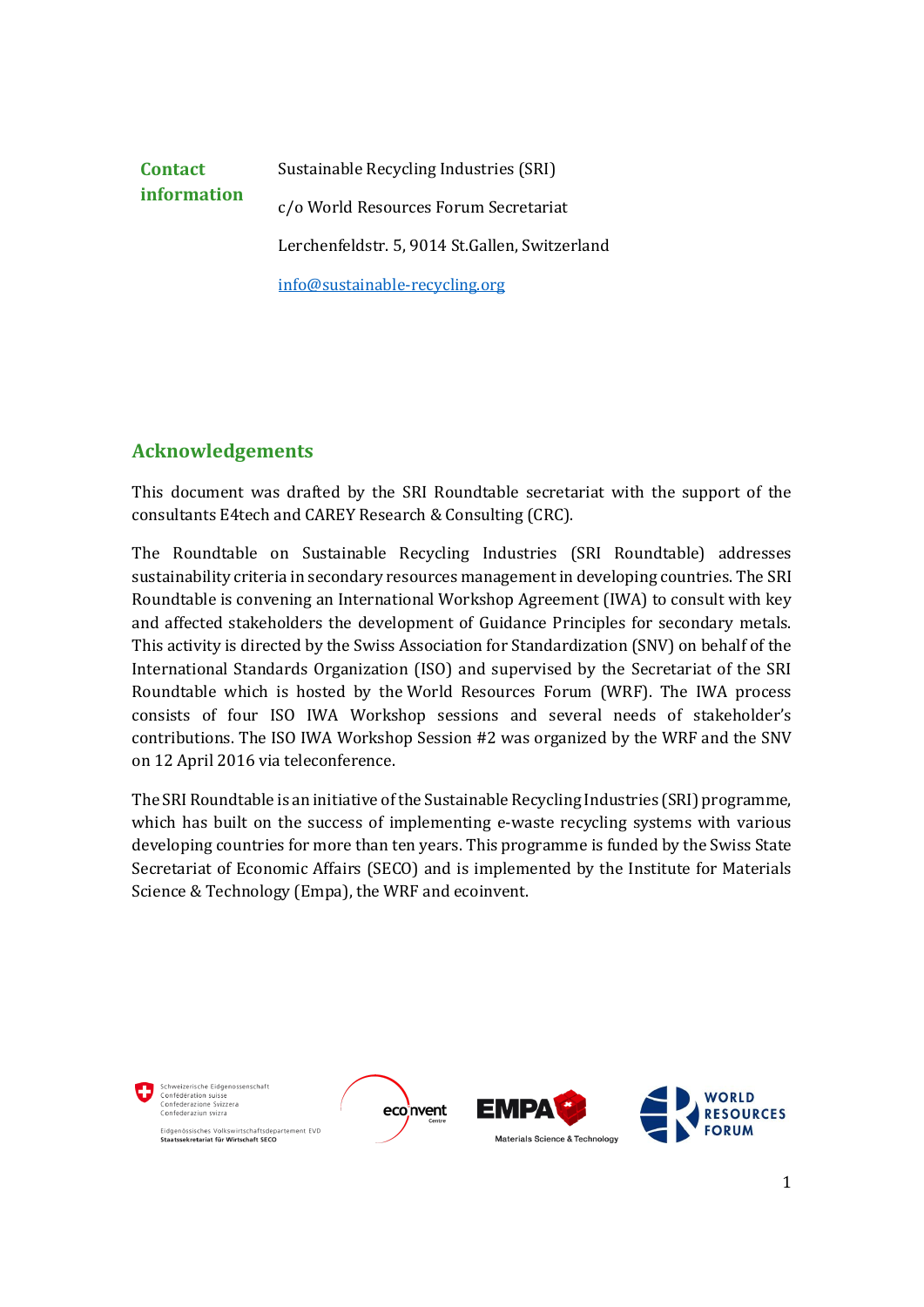## **Content**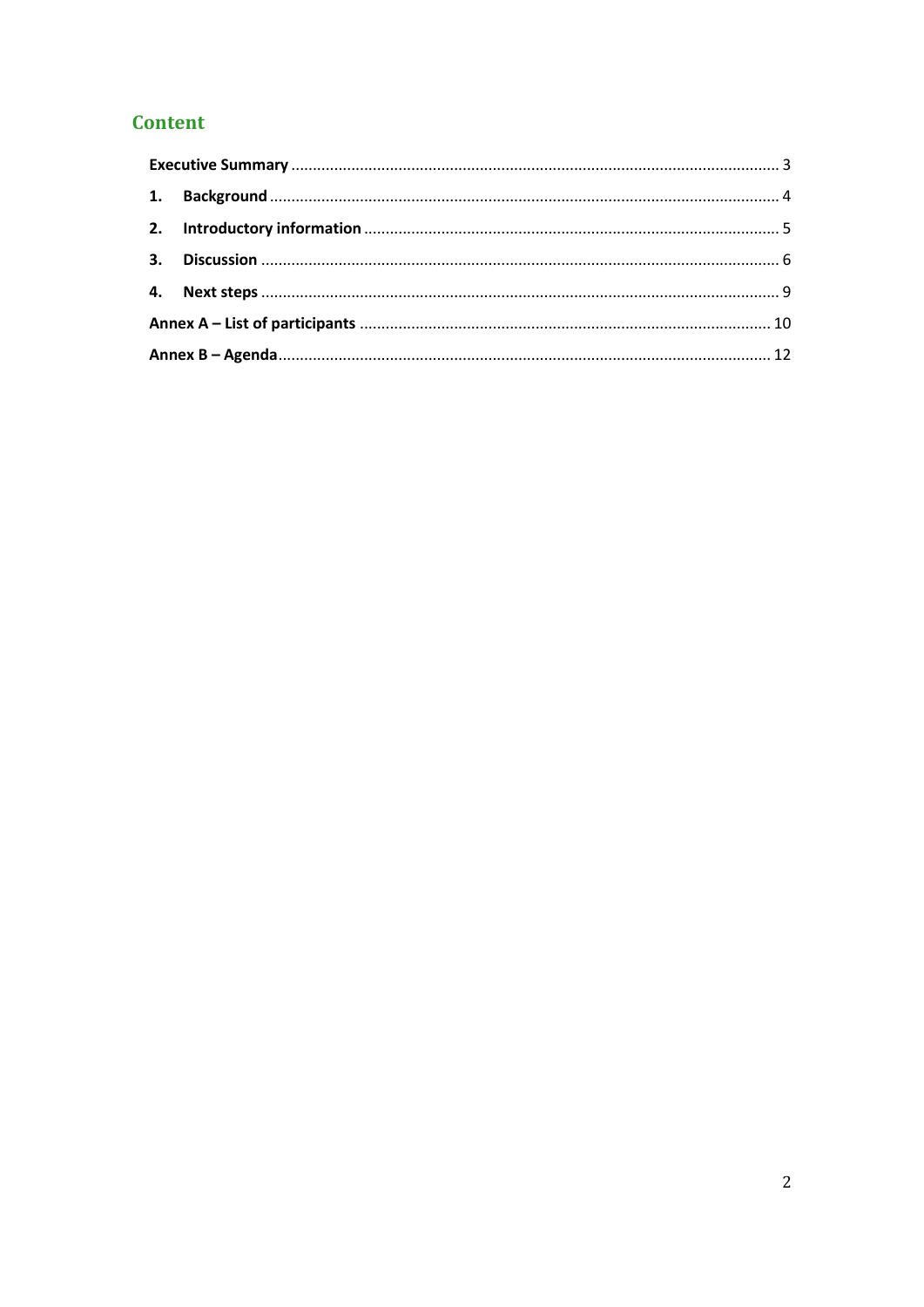#### **Executive Summary**

On 12 April 2016 the **ISO IWA Session #2** was held to which ISO IWA 19 members were invited to participate for the discussion of comments received on the 'Draft 1' of the Guidance Principles for the Sustainable Management of Secondary Metals. About 480 comments were received from more than 30 organisations worldwide. Main agreements reached by the participants, which will be considered in the next Draft of the Guidance Principles ('Draft 2'), were as follows:

- **More clarity is needed on the roles and responsibilities of the different actors. Roles and** responsibilities of producers and manufacturers should be clarified as they also carry some responsibility of and local governments cannot be responsible alone.
- In certain no-go areas such as child labour, bribery, corruption and worst practices, the term "shall" should be used instead of "should".
- "Producer" should be substituted by "manufacturer" since the latter is clearer from the recyclers' perspective.
- Some debatable terms (e.g. recycling process vs recycling chain; pre-treatment vs treatment) should be brought back for discussion to the Definitions Working Group.
- The entire text should be revised to ensure that it is consistent with the latest international references and recommendations such as the Basel Guidelines, OECD, WEEE Directive, CENELEC, etc.
- The urban mining approach considered in the circular economy should be better reflected in order to avoid the perception that the Guidance Principles are focused on extraction of primary metals.
- More references and examples of other wastes that contain metals should be included in order to avoid giving the impression that the Guidance Principles only refer to e-waste.
- More research should be carried out, with support of SRI participating countries, on how the issue of child labour should be addressed.
- More clarity is needed on the roles of government agencies involved in the formalisation processes. Need to bear in mind that that these processes and potential delays depend on countries contexts and policies.
- Consistence regarding the issue of exports and imports of e-waste should be ensured by looking into the latest international discussions on this topic. Also, the expression "export of products" should be substituted by "export of waste".
- Extended Producer Responsibility (EPR) should also include importers as well other actors involved in the value chain, such as retailers or distributers.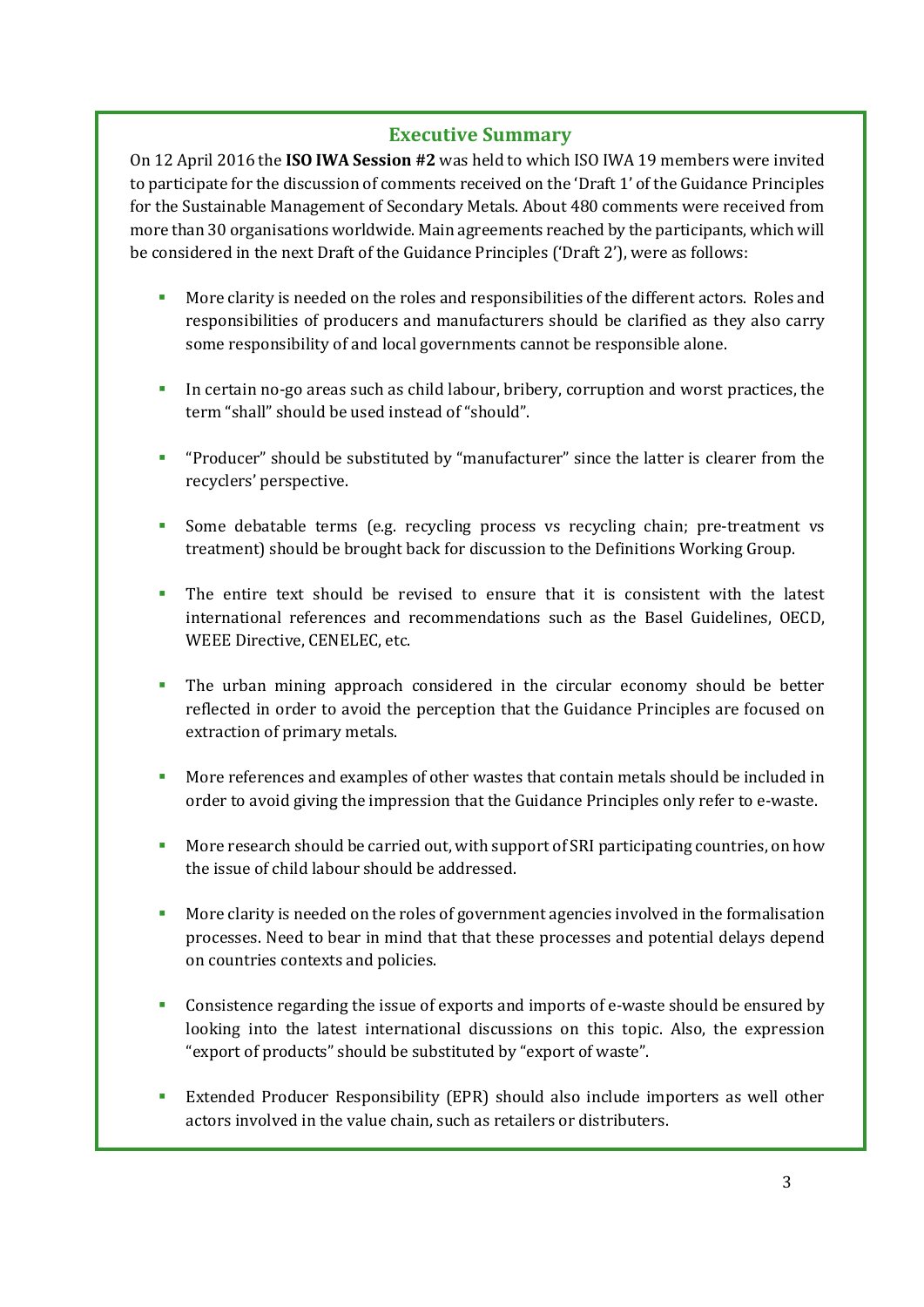## <span id="page-4-0"></span>**1. Background**

The following is a report from the ISO International Workshop Agreement (IWA) Session #2 on the "Guidance Principles for Sustainable Management of Secondary Metals" (hereafter, Guidance Principles). It was organized by the World Resources Forum (WRF) and the Swiss Association for Standardization (SNV) via teleconference on 12 April 2016.

The Workshop Session #2 was addressed to the ISO IWA 19<sup>1</sup> members. Two different time slots<sup>2</sup> -of two hours each- were offered to facilitate the participation of the largest number of members worldwide. Overall, the teleconference was attended by 25 participants (see Annex A).

The aim of the Workshop Session #2 was threefold:

- To provide ISO IWA 19 members with an update of the results of the Public Review and Local Consultations on the Draft 1 of the Guidance Principles.
- To obtain ISO IWA 19 members' input for the Comments Resolution Meeting<sup>3</sup> as the basis for revision of the Draft 1 of the Guidance Principles.
- To provide the space and time for discussion on open issues.

The Workshop Session #2 was the second of four Sessions foreseen in this process and in line with the ISO IWA requirements and the ISEAL Standard-setting Code. <sup>4</sup> The Version 1.0 of the Guidance Principles is expected to be completed by November 2016.

**.** 

<sup>1</sup> ISO has assigned the number 19 to the current IWA process, i.e. Working Draft (WD) IWA 19: [www.iso.org/iso/home/store/catalogue\\_tc/catalogue\\_detail.htm?csnumber=69354](http://www.iso.org/iso/home/store/catalogue_tc/catalogue_detail.htm?csnumber=69354)

<sup>2</sup> Morning slot from 9h00 to 11h00 Central European Time (CET) and afternoon slot from 15h00 to 17h00 Central European Time (CET).

<sup>3</sup> The Comments Resolution Meeting consists of the ISO IWA Secretariat. See "*[Resolution on the publication of](http://sustainable-recycling.org/sustainable-recycling/wp-content/uploads/2015/06/151016_Resolution-Comments-Public.pdf)  [comments to the Guidance Principles by the general public](http://sustainable-recycling.org/sustainable-recycling/wp-content/uploads/2015/06/151016_Resolution-Comments-Public.pdf)*", agreed on 16 October 2015. Available at: [http://sustainable-recycling.org/sustainable-recycling/wp-content/uploads/2015/06/151016\\_Resolution-](http://sustainable-recycling.org/sustainable-recycling/wp-content/uploads/2015/06/151016_Resolution-Comments-Public.pdf)[Comments-Public.pdf](http://sustainable-recycling.org/sustainable-recycling/wp-content/uploads/2015/06/151016_Resolution-Comments-Public.pdf)

<sup>4</sup> ISEAL Standard-setting Code:

[http://www.isealalliance.org/sites/default/files/ISEAL%20Standard%20Setting%20Code%20v6%20Dec%2](http://www.isealalliance.org/sites/default/files/ISEAL%20Standard%20Setting%20Code%20v6%20Dec%202014.pdf) [02014.pdf](http://www.isealalliance.org/sites/default/files/ISEAL%20Standard%20Setting%20Code%20v6%20Dec%202014.pdf)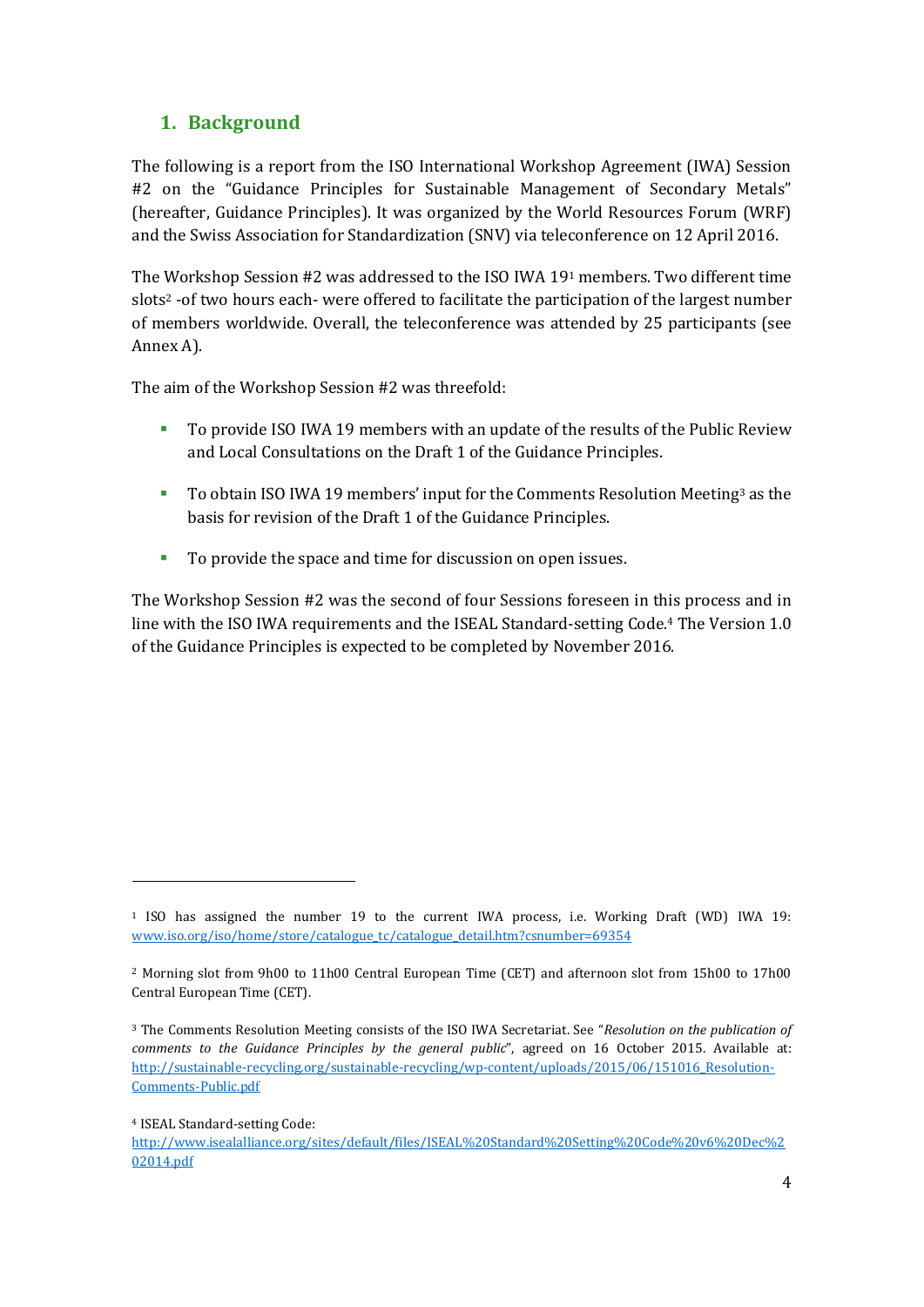### <span id="page-5-0"></span>**2. Introductory information**

Bas de Leeuw, Managing Director of the WRF, **welcomed the participants** to the Workshop Session #2 on the Guidance Principles on behalf of Mathias Schluep, ISO IWA 19 Chairperson.

An **update of the timeline** of the Guidance Principles (see slide 5 PPT) was provided by Sonia Valdivia, ISO IWA 19 Vice Chairperson. She also referred to the Meeting Report of the Workshop Session #1, which is available on the SRI website.<sup>5</sup>

Rolf Widmer, Secretariat at SNV, explained that ISO has assigned the number 19 to the current IWA process and referred to the 6 years of **validity of the Guidance Principles** after their publication (see slide 8 PPT).

Sébastien Haye, consultant of the process, introduced the agenda (see Annex 2) which was approved by participants.

Sonia Valdivia reminded participants that the **Guidance Principles are structured in four parts** (see slide 10 PPT): (i) the background, which introduces the motivation, aim, stakeholders, target audience, beneficiaries and scope of the Guidance Principles as well as relevant definitions; (ii) Section 1, which refers to the 5 principles and 17 associated objectives; (iii) Section 2, which includes recommendations for compliance, assurance and traceability to support the implementation of the Guidance Principles; and (iv) the governance, which contains the governance aspects for future revisions and interpretations of the Guidance Principles.

Sonia Valdivia explained that about 480 **comments on the Draft 1** of the Guidance Principles were received from different stakeholders during the Public review (1 Feb – 31 March 2016), the local consultations in Peru (9-11 Feb 2016) and in Kenya (27 Feb 2016), and from both webinars for ISO IWA 19 members (10 Feb 2016) and the General Public (10 March 2016). She also mentioned that the **aim of the Workshop Session #2** was to offer the opportunity to ISO IWA 19 members to express their opinion on some of the comments received to serve as a basis for and input to be discussed at the Comments Resolution Meeting before the elaboration of the 'Draft 2' of the Guidance Principles, which is expected to be completed by June 2016 (see slides 11-12 PPT).

**.** 

<sup>5</sup> Meeting Report of the Workshop Session #1 available at: [http://sustainable-recycling.org/sustainable](http://sustainable-recycling.org/sustainable-recycling/wp-content/uploads/2015/12/151217_ISO-IWA_MeetingReport_Session1.pdf)[recycling/wp-content/uploads/2015/12/151217\\_ISO-IWA\\_MeetingReport\\_Session1.pdf](http://sustainable-recycling.org/sustainable-recycling/wp-content/uploads/2015/12/151217_ISO-IWA_MeetingReport_Session1.pdf)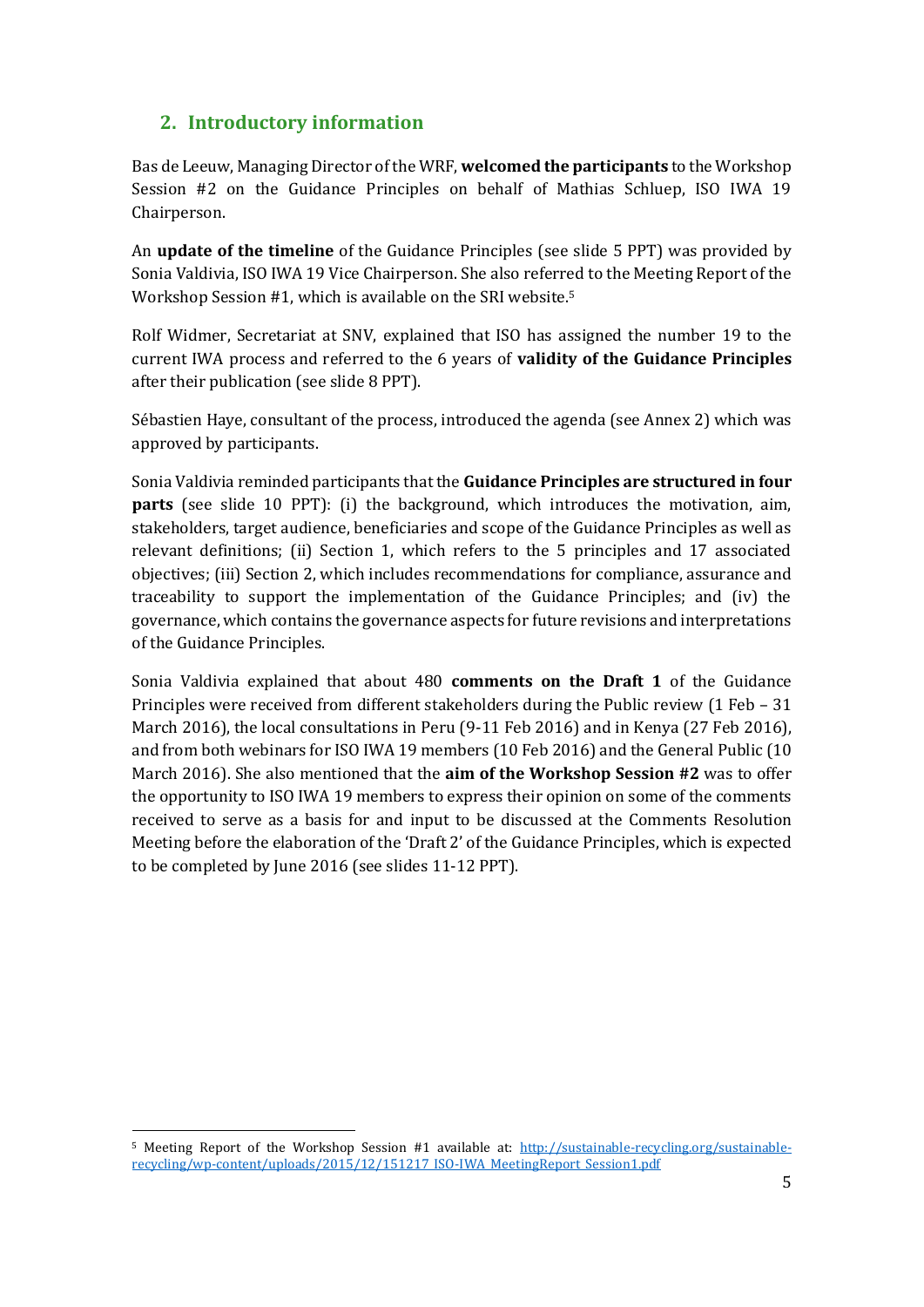#### <span id="page-6-0"></span>**3. Discussion**

ISO IWA 19 members were encouraged to participate in the discussion of comments received on the Draft 1 of the Guidance Principles. Comments received were divided in four groups (see figure below).



During the discussion, participants were requested to provide their thoughts and suggestions about specific comments that were highlighted and introduced by the facilitators. A summary of these discussions is provided in the next sections.

## 3.1 Scope & Stakeholders

 **Clarification of roles:** Participants were requested to share their viewpoints on whether there was enough distinction between the roles of the supply chain players (i.e. waste collectors and processors), who are expected to really implement the Guidance Principles, and the governments, local authorities and civil society organisations (in supporting mechanisms of Section 1 and Section 2), who are outside of the supply chain, but who could still play a role to make the implementation of the Guidance Principles easier and more efficient.

Participants agreed on the fact that local governments cannot be the only ones responsible. Producers and manufacturers should also carry some responsibility. In this regard, the text of the Guidance Principles needs to be revised to ensure clarity when expressing these ideas.

 **Shall vs should:** Participants were invited to express their opinions on how these terms ('shall' and 'should') should be used in the Guidance Principles. As reference, it was mentioned that although the Guidance Principles were not a technical standard, hence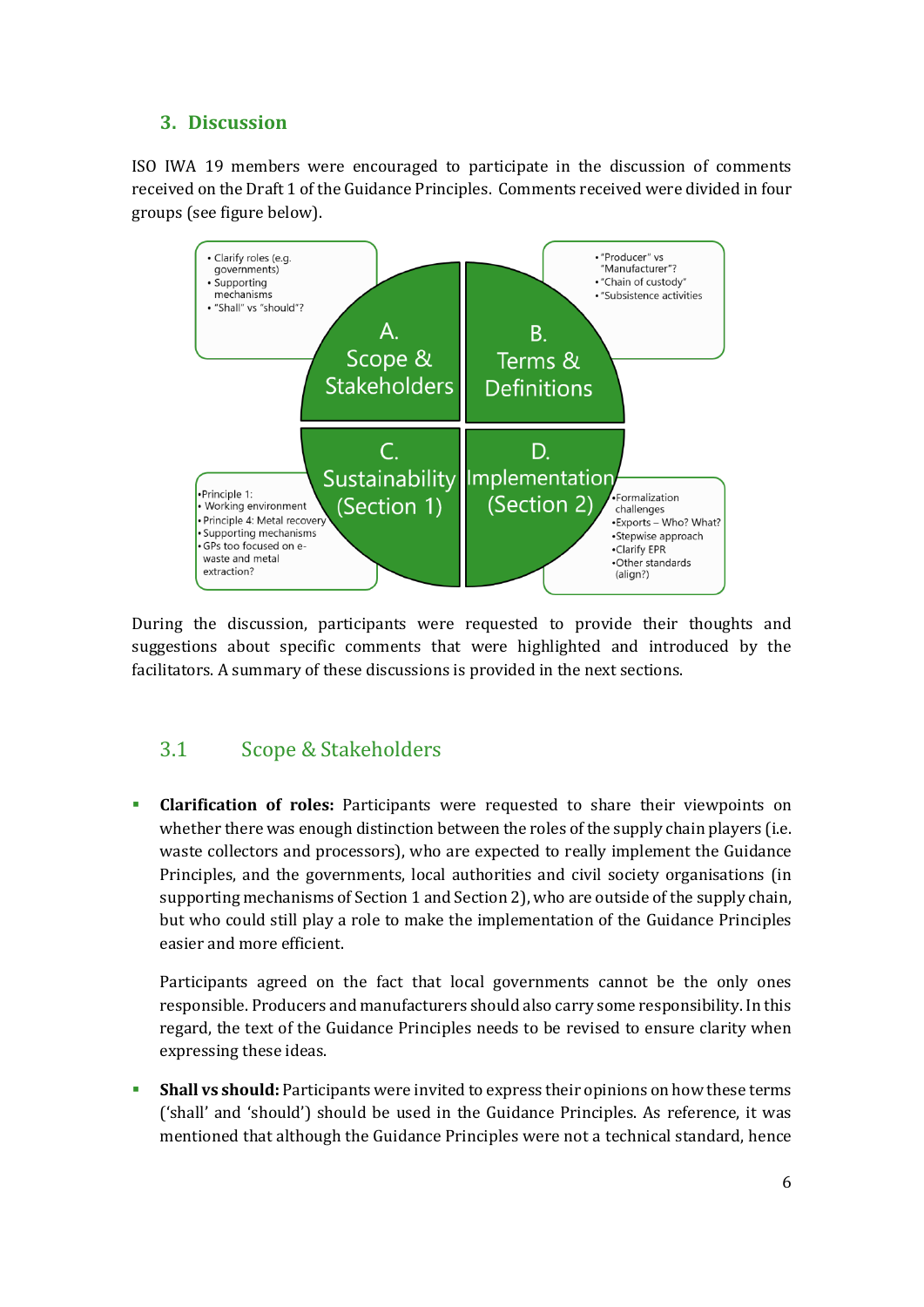nothing in them should be compulsory, some stakeholders felt that certain critical areas should really be stressed a bit stronger (i.e. child labour).

There was overall consensus among participants on the fact that both terms "should" and "shall" should be consistently used along the document. It is recommended to avoid being weaker than international recommendations when applying the terms. Regarding the no-go areas, there was agreement on adopting a stronger position in some areas such as child labour, bribery, corruption and worst practices.

## 3.2 Terms & Definitions

**Producer vs manufacturer:** Participants were asked to express their standpoint on whether the term "producer" would be clearer than the term "manufacturer" in the context of the supply chain.

An agreement was reached on the fact that the term "manufacturer" is clearer than the term "producer", especially from the recyclers' perspective. It was agreed to expand the discussion to other terms (e.g. recycling process vs recycling chain; pre-treatment vs treatment) and bring it back to the Definitions Working Group.

In general terms, it was decided that the Guidance Principles need to be revised to ensure that they are consistent with the latest international references and recommendations (e.g. Basel Guidelines, OECD6, WEEE Directive, CENELEC 50625, etc.).

## 3.3 Sustainability (Section 1)

**.** 

 **Guidance Principles too focused on extraction of natural resources:** Participants were requested to express their opinions on whether the Guidance Principles are too focused on extraction of natural resources, as mentioned in some comments received.

In order to avoid the perception that the Guidance Principles are indeed too focused on extraction of primary metals, it was decided to better reflect the urban mining approach considered in the circular economy as well as making clear that recycling is not sidespecific.

 **Bias towards primary metals and e-waste:** Participants were asked to provide advice on whether they thought the way that the Principles and Objectives are written seemed to give the impression that they are just focused either on primary metals or on e-waste.

Although one participant expressed that the word "e-waste" appears only once along the text of the Guidance Principles, it was suggested to include more references of other

<sup>6</sup> OECD Due Diligence Guidance for Responsible Supply Chains of Minerals from Conflict-Affected and High-Risk Areas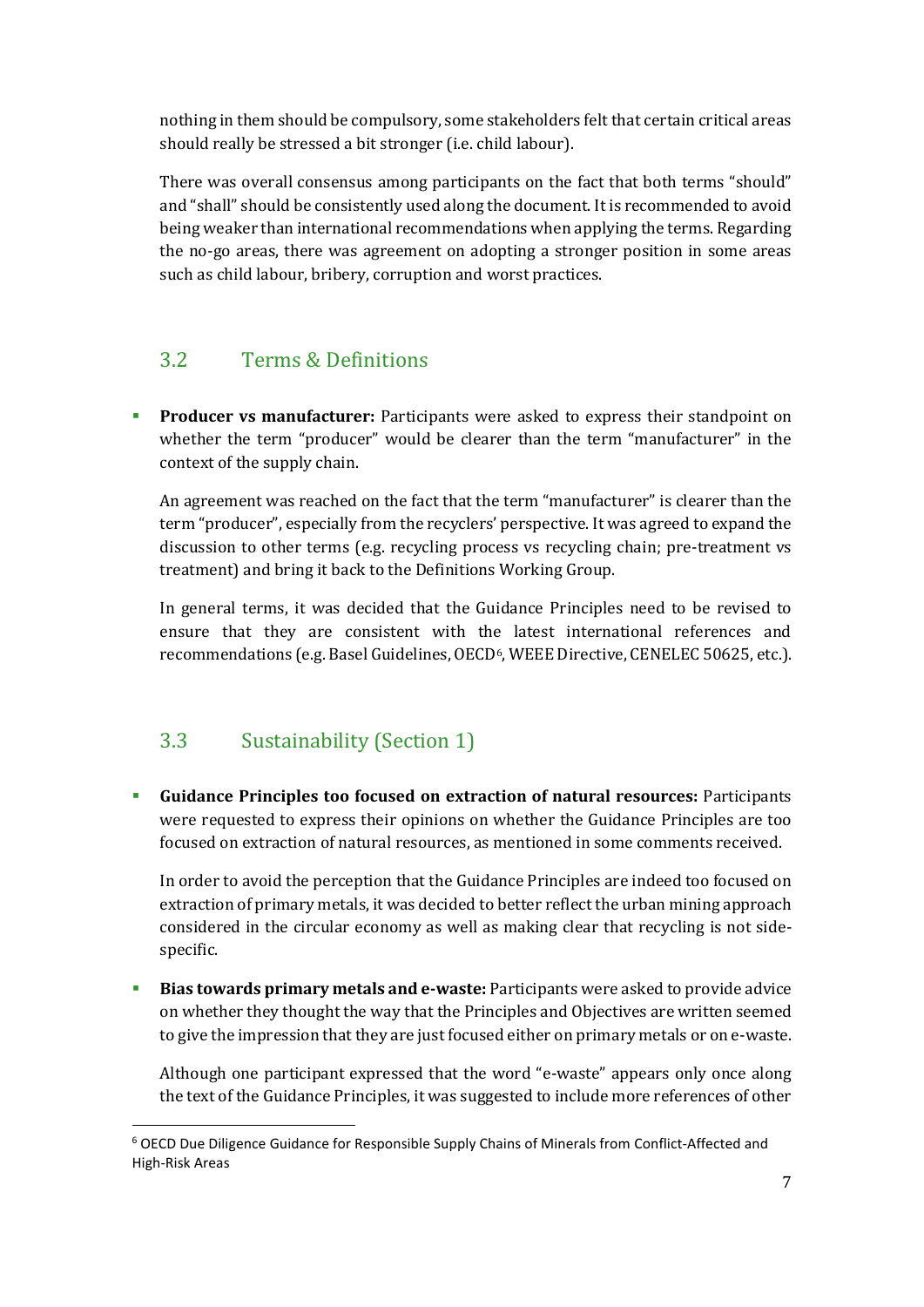wastes that contain metals in order to avoid giving the impression that the Guidance Principles only refer to e-waste. Also, more balance between different wastes that contain metals will be taken into account when providing examples.

 **Elimination of child labour and bribery more gradual:** Participants were requested to discuss and provide standpoints on whether child labour or bribery should be really eliminated or be approached in a more gradual way. As a reference, it was mentioned that the ILO definition on child labour offers some flexibility over children in e.g. helping parents under some conditions.

Taking into account that no agreement was reached on how the issue of child labour should be addressed, more research will be carried out with support of SRI participating countries (Egypt, India, Ghana, Colombia and Peru). However, regarding the stepwise approach as a pathway to eliminate child labour, it was suggested that a stronger position should be taken but also provide options (i.e. non formal education).

## 3.4 Implementation (Section 2)

**Appropriate timeline for formalisation:** Participants were asked to express their opinions on whether the timeframe of 5 years for Subsistence Activities (SA) to be considered as Official Business Activities (OBA) was appropriate. They were also asked if it was necessary to add more supporting mechanisms from the governments to help stakeholders form SA to reach the status of OBA in terms of the Guidance Principles.

As already perceived during the local consultations, agreement was reached on the fact that formalisation would probably not be an issue, but the different levels of compliance (i.e. levels of informality) might be, especially since there are a number of requirements in the countries that need to be addressed. In this regard, it was agreed that reaching full compliance is an issue, such as on fulfilling regulations when issuing working contractual agreements.

On the matter of the appropriate time for formalisation and the support needed, especially concerning government support, it was highlighted that it was essential to bear in mind that formalisation processes are dependent on contexts and policies in countries as well as the need to clarify what the roles are of the different government agencies involved.

 **Responsible for exporting waste that contains metals:** Participants were requested to provide their views on whether or not the role of exporters was sufficiently clear. As reference, it was mentioned that when looking at Figure 4 in Section 2 of the Guidance Principles, the exports are included between product manufacturers and importers. It was highlighted that the figure refers to exporters of manufactured products, which includes secondary metals, but not to exporters of waste. In that sense, participants were asked if they had any suggestion on how to capture the existence of specific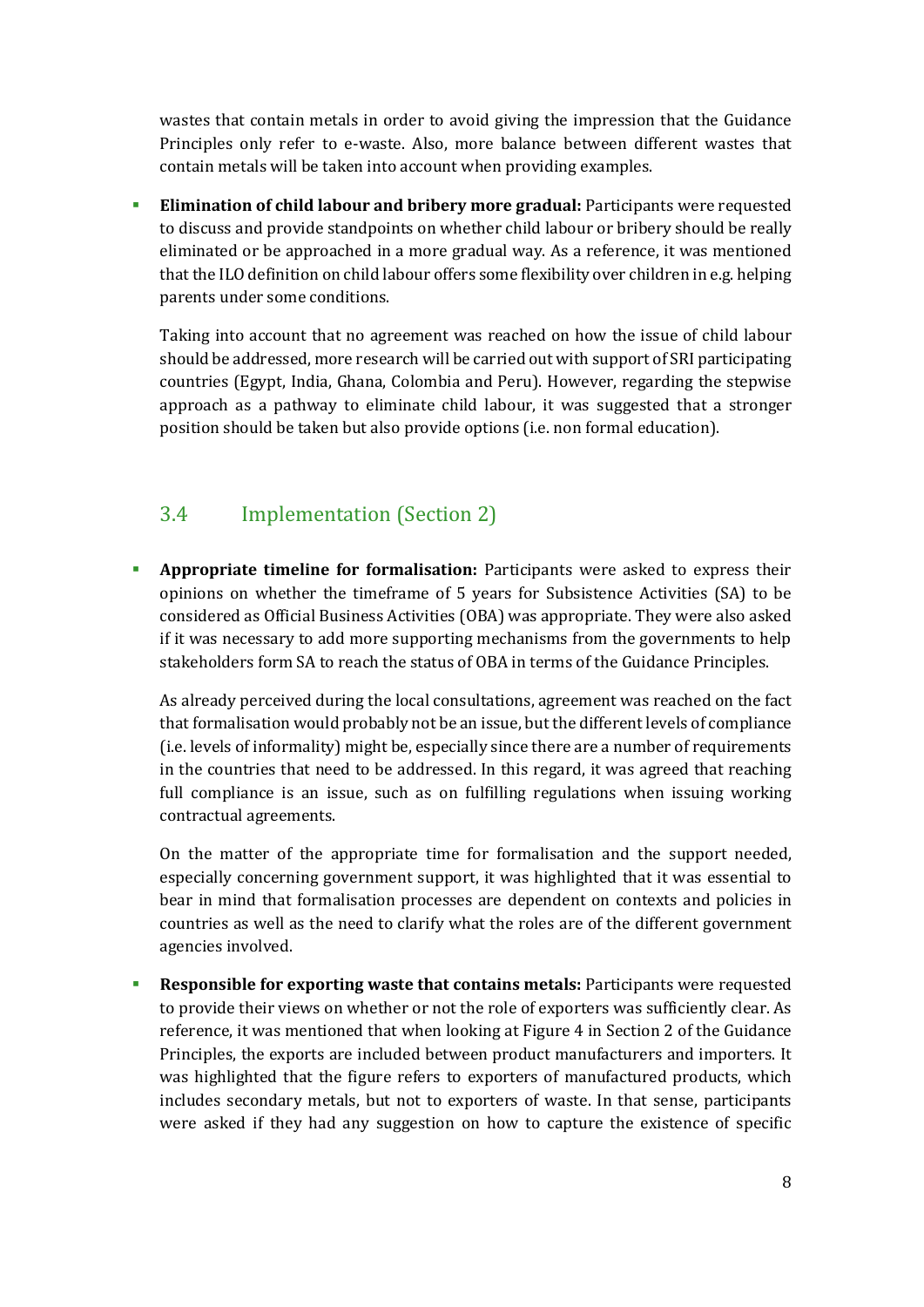requirements to address issues around the export of waste, which most of the time goes from the northern countries down to developing economies.

There was agreement on looking into latest international discussion to ensure consistency regarding the issue of exports and imports of e-waste. It was also decided to refer to export of waste and not to export of products.

 **Inclusion of importers in the Extended Producer Responsibility (EPR):** Participants were asked to provide guidance on whether EPR should be extended to other actors of the supply chain such as importers of products.

Agreement on the fact that EPR, as a mechanism, also includes importers but also others involved in the value chain, such as retailers or distributers. It was also mentioned that there was a need to inform the consumers about their obligation to take e-waste back to producers and that the producers are obliged to accept it.

 **Clarification on supporting mechanisms (Section 1) vs implementation (Section 2):** Participants were asked to provide additional suggestions on other supporting mechanisms which could be added in order to encourage governments and civil society organisations to facilitate the implementation of the Guidance Principles.

Due to no immediate reactions participant were offered to send additional feedback after this Session.

#### <span id="page-9-0"></span>**4. Next steps**

Sonia Valdivia summarised the next steps in 2016 of the development process of the Guidance Principles as follows:

- A list with all comments received, including the results of the Comments Resolution Meeting, will be circulated to ISO IWA 19 members by the end of April.
- A Working Group on worst & alternative practices will be setup in May to support the development of Annex D of the Guidance Principles.
- A Guidance Principles Workshop will be held in @WRF in Costa Rica on 18 May.
- Comments raised during the Session #2 will be considered in "Draft 2" of the Guidance Principles, which will be shared with ISO IWA 19 members in June.
- Local face-to-face consultations on 'Draft 2' of the Guidance Principles will take place in India (June) and Egypt (July).
- <span id="page-9-1"></span> The ISO IWA Session #3 will be held on 7-8 July 2016 in Gland, Switzerland, at the IUCN venue. Invitation will be sent to IWO IWA 19 members by the end of April.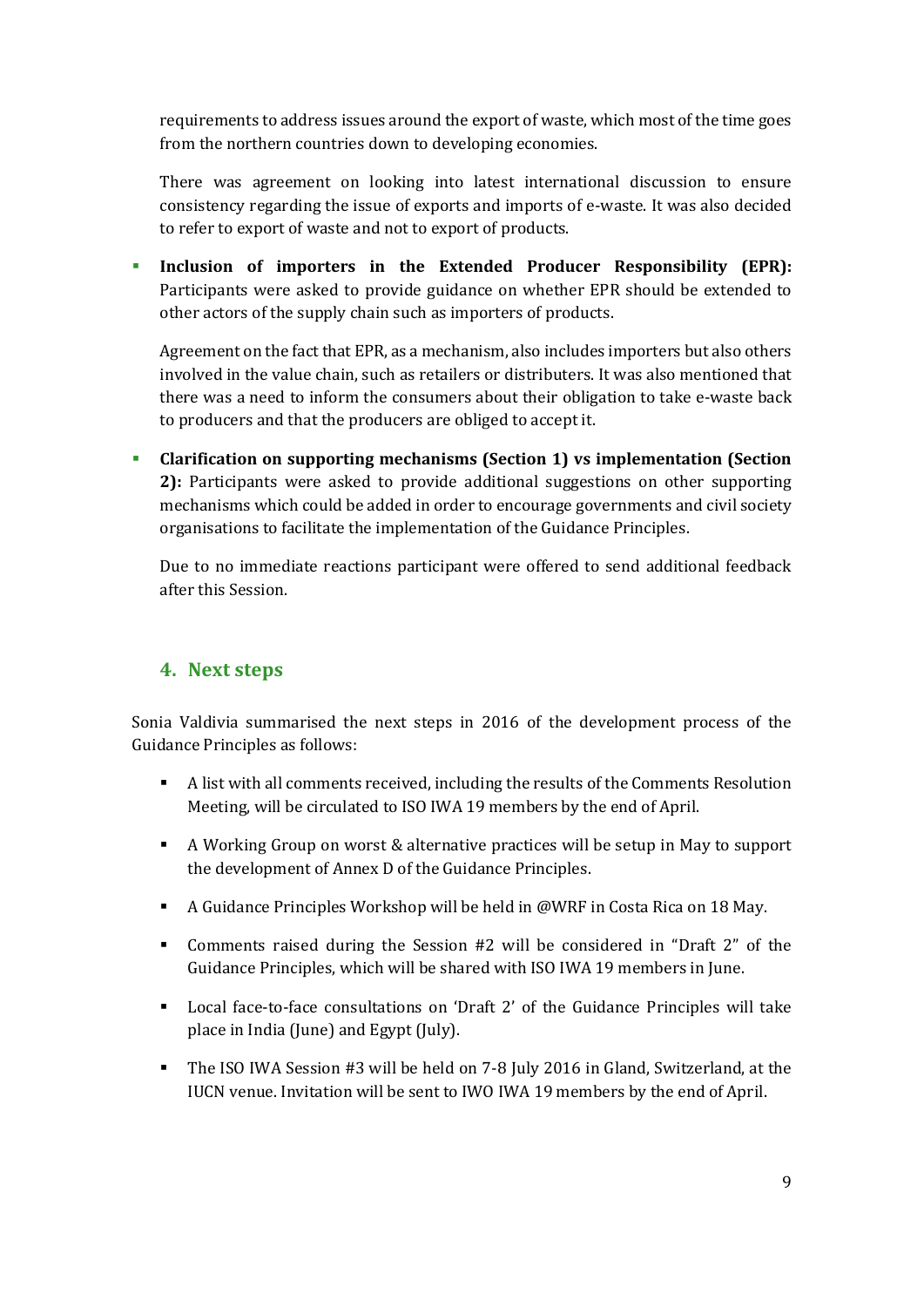# **Annex A – List of participants**

# **Morning slot: 09h00 – 11h00 (CET)**

|                |     | <b>Name</b>         | <b>Organisation</b>                                                                                             | <b>Country</b> |
|----------------|-----|---------------------|-----------------------------------------------------------------------------------------------------------------|----------------|
| 1              | Mr. | Bartley, Ross       | Bureau of International Recycling - BIR                                                                         | Global         |
| $\overline{c}$ | Ms. | Carey, Christine    | <b>CAREY Research &amp; Consulting</b>                                                                          | Global         |
| 3              | Mr. | De Leeuw, Bas       | World Resources Forum - WRF                                                                                     | Global         |
| 4              | Mr. | Haye, Sébastien     | E4tech                                                                                                          | Switzerland    |
| 5              | Mr. | Huisman, Jaco       | United Nations University - UNU                                                                                 | Global         |
| 6              | Mr. | Kamal, Mohamed      | <b>Plastic Technology Center</b>                                                                                | Egypt          |
| 7              | Mr. | Kasser, Ueli        | <b>Umwelt Chemie</b>                                                                                            | Switzerland    |
| 8              | Mr. | Kern, Matthias      | UNEP Secretariat of the Basel, Rotterdam<br>and Stockholm Conventions                                           | Global         |
| 9              | Ms. | Peña, Claudia       | <b>Addere Research and Technology</b>                                                                           | Chile          |
| 10             | Ms. | Solomon, Fiona      | Aluminum Stewardship Initiative - ASI<br>Global                                                                 |                |
| 11             | Ms. | Stillhart, Ruweyda  | World Resources Forum - WRF<br>Global                                                                           |                |
| 12             | Ms. | Sureda Serra, Maria | World Resources Forum - WRF                                                                                     | Global         |
| 13             | Ms. | Valdivia, Sonia     | World Resources Forum - WRF                                                                                     | Global         |
| 14             | Ms. | Venturini, Chiara   | Global e-Sustainability Initiative - GESI                                                                       | Global         |
| 15             | Mr. | Widmer, Rolf        | Laboratories<br>The<br><b>Swiss</b><br>Federal<br>Switzerland<br>for<br>Materials Science and Technology - EMPA |                |
| 16             | Mr. | Widmer, Rolf        | Swiss Association for Standardization -<br>Switzerland<br><b>SNV</b>                                            |                |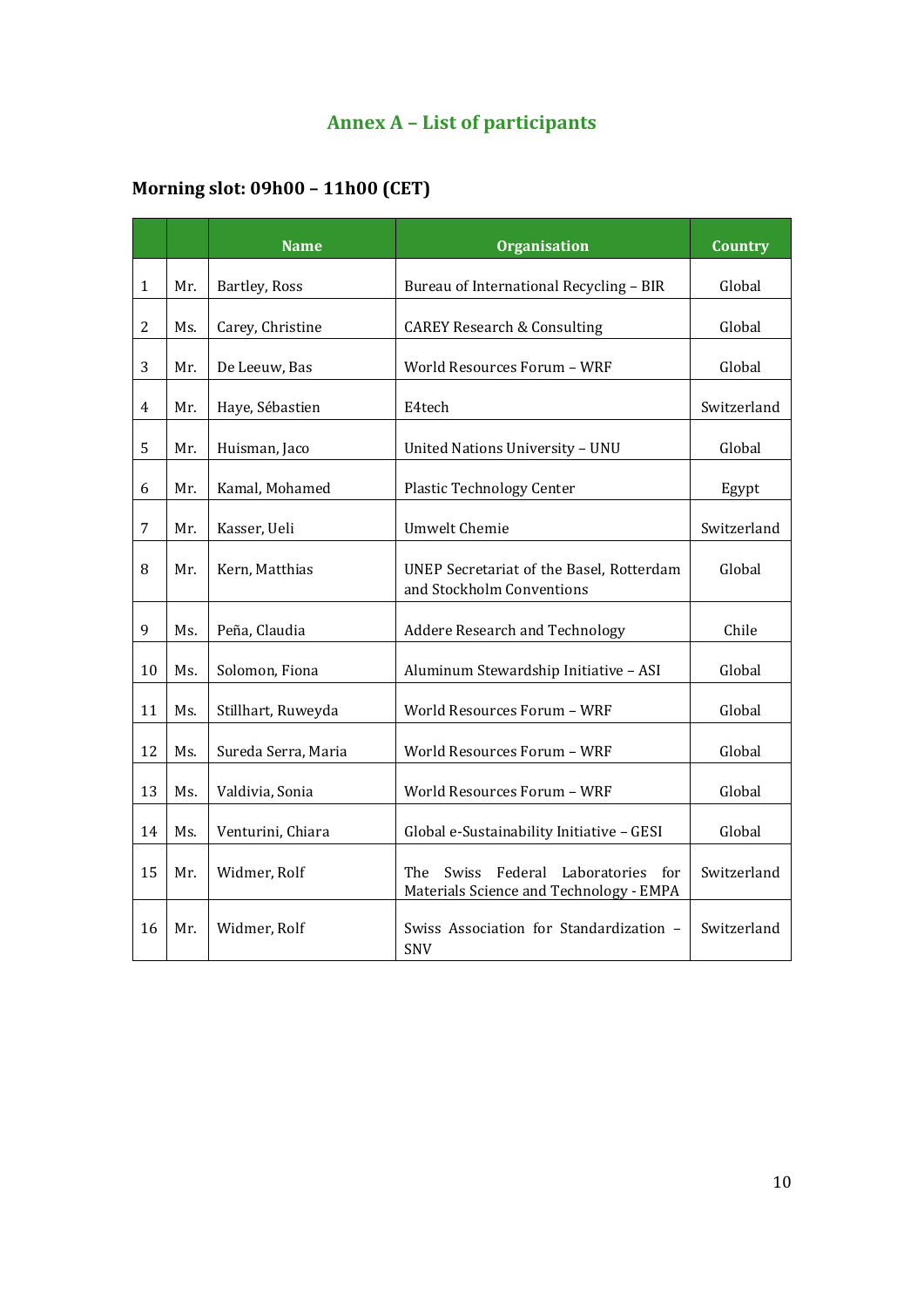# **Afternoon slot: 15h00 – 17h00 (CET)**

|              |     | <b>Name</b>            | <b>Organisation</b>                                                               | <b>Country</b>  |
|--------------|-----|------------------------|-----------------------------------------------------------------------------------|-----------------|
| $\mathbf{1}$ | Mr. | Bartley, Ross          | Bureau of International Recycling - BIR                                           | Global          |
| 2            | Ms. | Carey, Christine       | <b>CAREY Research &amp; Consulting</b>                                            | Global          |
| 3            | Mr. | De Leeuw, Bas          | World Resources Forum - WRF                                                       | Global          |
| 4            | Ms. | Deepali, Sinha         | <b>United Nations University - UNU</b>                                            | Global          |
| 5            | Mr. | Edelmann, Xaver        | World Resources Forum - WRF                                                       | Global          |
| 6            | Ms. | Enríquez, Maria Amelia | Brazilian Society for Ecological Economics -<br><b>ECOECO</b>                     | <b>Brazil</b>   |
| 7            | Mr. | Hagelüken, Christian   | Umicore                                                                           | Global          |
| 8            | Mr  | Halada, Kohmei         | National Institute for Materials Science -<br><b>NIMS</b>                         | Japan           |
| 9            | Mr. | Haye, Sébastien        | E4tech                                                                            | Switzerland     |
| 10           | Mr. | Hernández, Carlos      | Centro Nacional de Producción más Limpia -<br><b>CNPML</b>                        | Colombia        |
| 11           | Ms. | Iskandar, Laila        | Ministry of Environment                                                           | Egypt           |
| 12           | Ms. | Karcher, Susanne       | Southern African e-Waste Alliance - SAEWA                                         | South<br>Africa |
| 13           | Ms. | Moghny, Ghada          | Centre for Environment and Development for<br>the Arab Region and Europe - CEDARE | Egypt           |
| 14           | Ms. | Stillhart, Ruweyda     | World Resources Forum - WRF<br>Global                                             |                 |
| 15           | Ms. | Sureda Serra, Maria    | World Resources Forum - WRF<br>Global                                             |                 |
| 16           | Ms. | Valdivia, Sonia        | World Resources Forum - WRF<br>Global                                             |                 |
| 17           | Mr. | Widmer, Rolf           | Swiss Association for Standardization - SNV<br>Switzerland                        |                 |